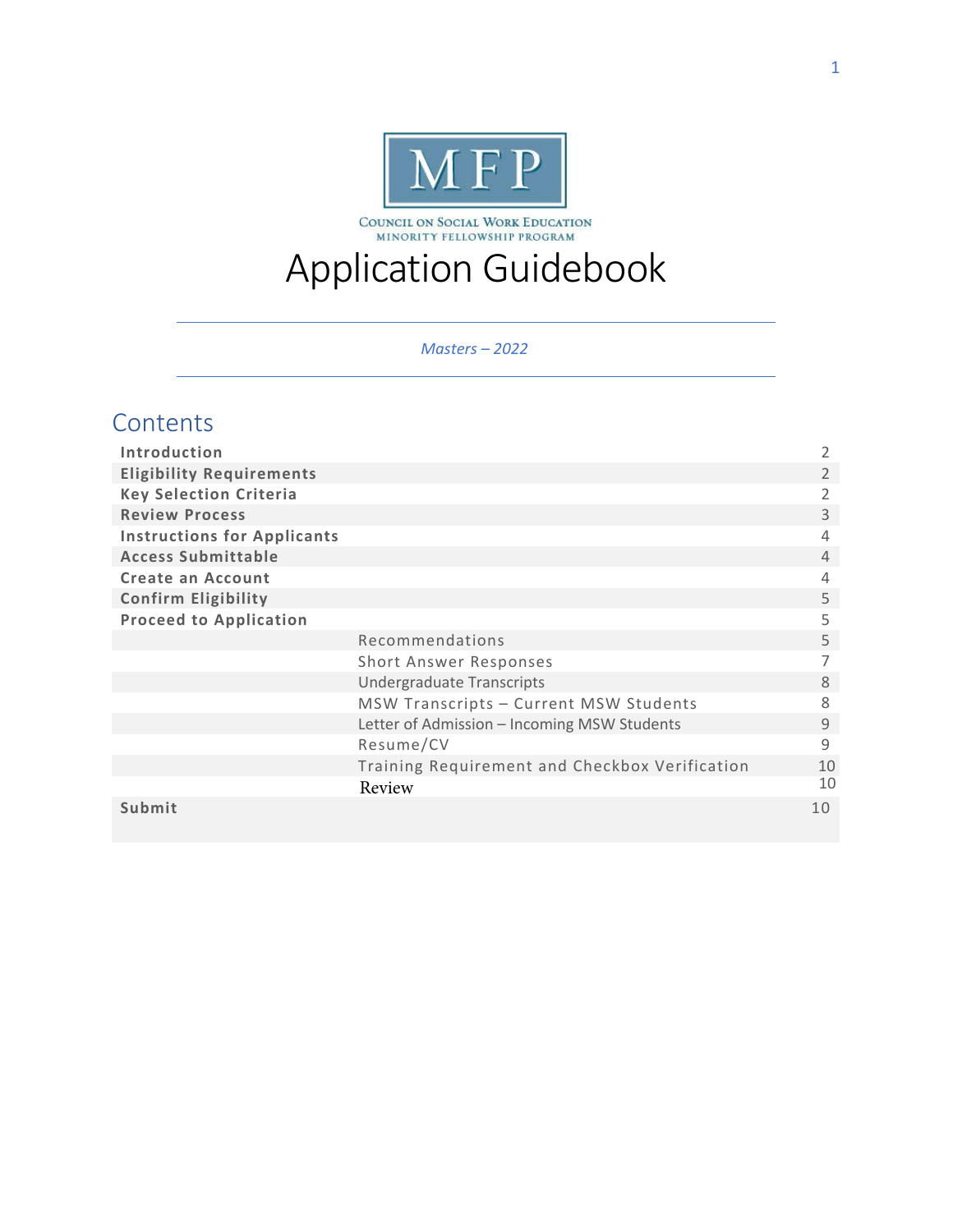# <span id="page-1-0"></span>Introduction

Thank you for your interest in applying to the Council on Social Work Education's (CSWE) Minority Fellowship Program (MFP), funded by the Substance Abuse and Mental Health Services Administration (SAMHSA). The MFP's goal is to reduce health disparities and improve the health-care outcomes that diverse communities experience. The fellowship aims to do so by increasing the number of culturally competent mental health professionals with MSW degrees available to meet the mental health and substance use treatment needs of underserved populations in the public and private nonprofit sectors.



# Eligibility Requirements

- $\checkmark$  Must be an American citizen, noncitizen national, or have permanent residence status.
- $\checkmark$  Must be pursuing a master's degree in social work from a CSWE-accredited program
- $\checkmark$  Must be a final-year MSW student either an advanced standing student or a student in their final year of a 2year program - with a graduation date between March 2023 and December 2023.
- $\checkmark$  Career goal must be to lead practice, research, teaching, and policy in government or private organizations serving underrepresented and underserved persons with or at risk for mental health and/or substance abuse disorders.
- $\checkmark$  Must demonstrate potential for success in masters studies
- $\checkmark$  Cannot receive another source of federal funding during the fellowship year (loans excluded)
- $\checkmark$  Must attend MFP trainings and webinars (travel and other expenses covered for in person training by MFP). *In person requirements may be flexible given the state of the coronavirus pandemic.*

# Key Selection Criteria and Competitiveness

- $\checkmark$  Evidence of strong fit with and commitment to mental health services for BIPOC communities.
- $\checkmark$  Life experiences and/or volunteer or work experience with BIPOC communities.
- $\checkmark$  High quality scholarly writing showing ability to think and write at the masters level
- $\checkmark$  Academic evidence of ability to achieve timely degree completion
- $\checkmark$  Mental health services trajectory that fits with MFP mission

*Note: In addition to the above applicant selection criteria, factors that change each application cycle impact the competitiveness of the fellowship application process. These factors include:*

 $\checkmark$  Number of applications received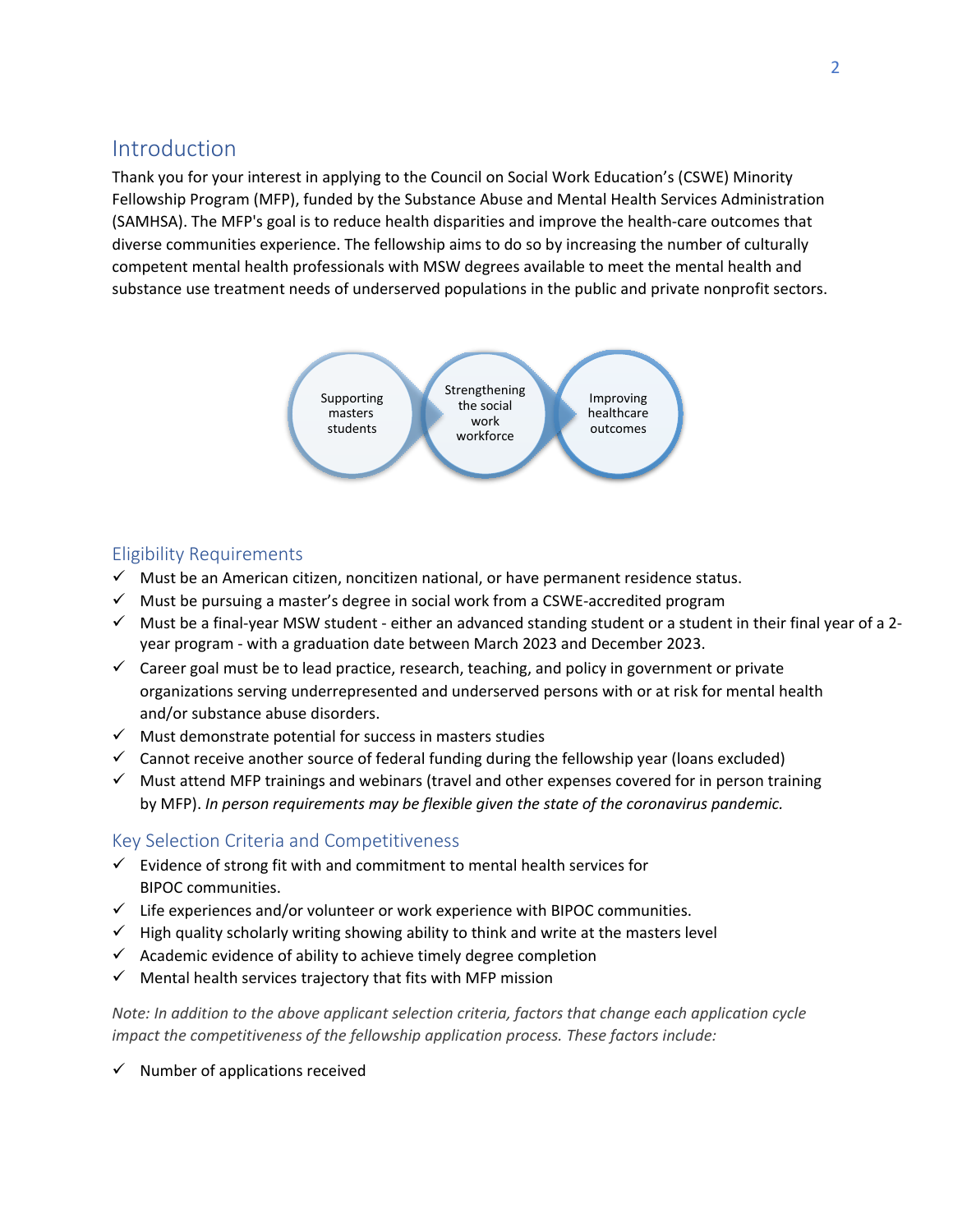- <span id="page-2-0"></span> $\checkmark$  Number of new fellowship openings, dependent upon number of renewing fellows and grant award amount
- $\checkmark$  Strength of individual applicants

#### Review Process

All applicants with complete application packages will be notified of their status at the conclusion of the 3-tiered review process, summarized below.



Verified applications are assigned to MFP Volunteer Readers for review from **June-July**.

The MFP Masters Advisory Committee meets in **July** to select fellowship candidates.

Notification of selection decisions are sent out via e-mail by early **August.**

Individuals selected by the MFP Masters Advisory Committee will receive notification by email as soon as MFP receives the SAMHSA Notice of Award and determines the total number of new and renewed fellowships that can be awarded.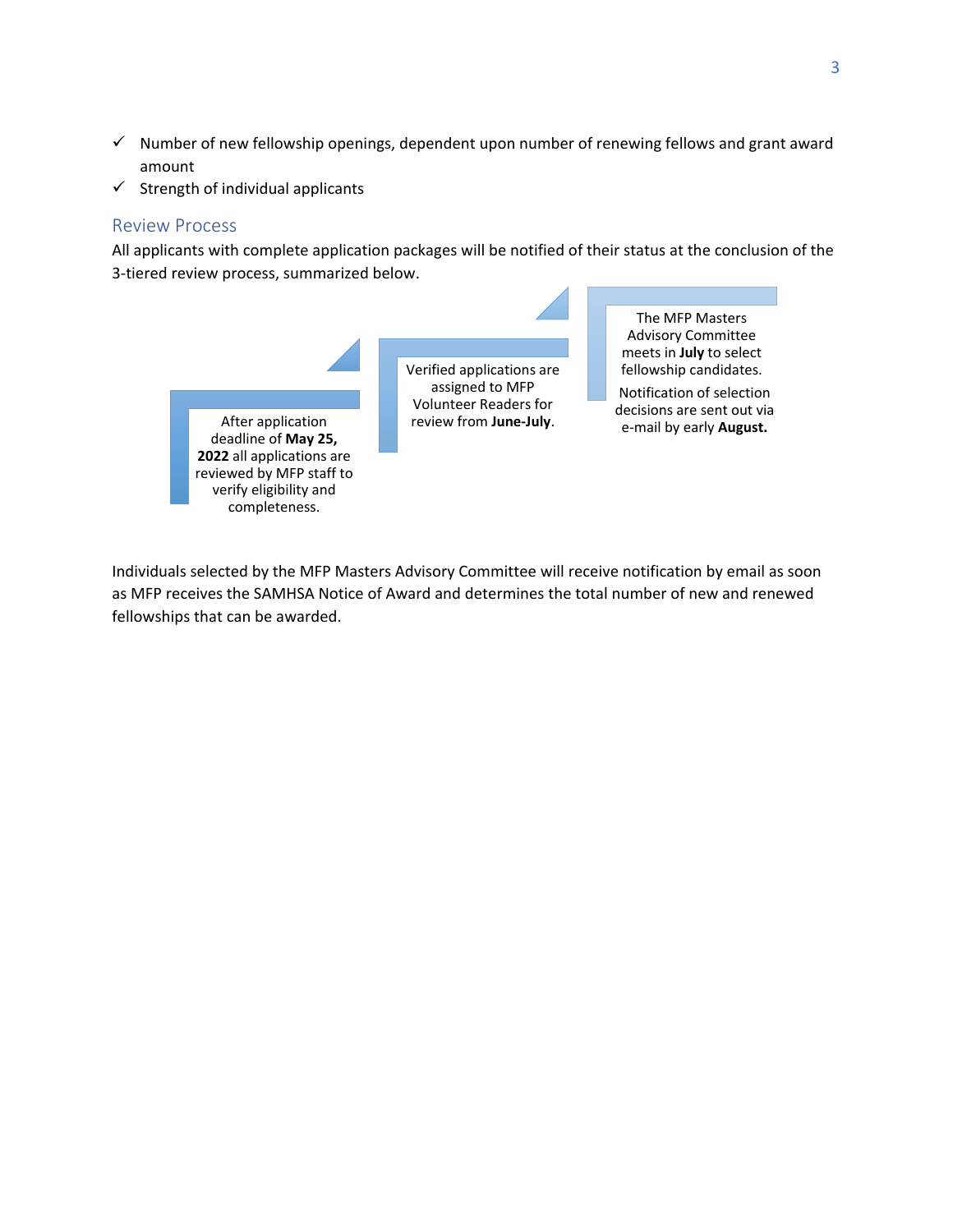# <span id="page-3-0"></span>Instructions for Applicants

**Please read the instructions carefully before completing the application.** If you then have questions regarding *troubleshooting within Submittable*, please contact their [support](https://www.submittable.com/help/submitter/) team. If you have any questions about *application requirements*, contact mfp@cswe.org.

*Applications must be submitted in Submittable by May 25, 2022, at 5:00 pm Eastern Time. Late applications, or components of applications, will not be accepted.* Failure to submit a complete application in its entirety as instructed below will result in non-consideration by the MFP Review Committee.

## 1. Access Submittable

Use [this link](https://cswe.submittable.com/submit/44231cc7-eac8-43e0-9124-a753af16d46d/mfp-masters-2022-2023) to find the MFP Masters 2022-2023 application



# 2. Sign Up for an Account

Select "Create Your Account" and input your email address, choice of password, and first and last name, to sign up for free. Confirm your email address by following a link that Submittable will send to the email address you entered.

|                                                                                          | <b>COUNCIL ON SOCIAL WORK EDUCATION</b>                 |
|------------------------------------------------------------------------------------------|---------------------------------------------------------|
| Sign Up                                                                                  | Sign In                                                 |
| Welcomel                                                                                 | Create your free Submittable account to get<br>started. |
| Tread                                                                                    |                                                         |
| Password<br>Conform Password                                                             |                                                         |
| First name                                                                               | Lest name                                               |
| <b>Sign Up</b><br>By signing up you agree to our Terms of Service and<br>Privacy Pelicy. |                                                         |
|                                                                                          |                                                         |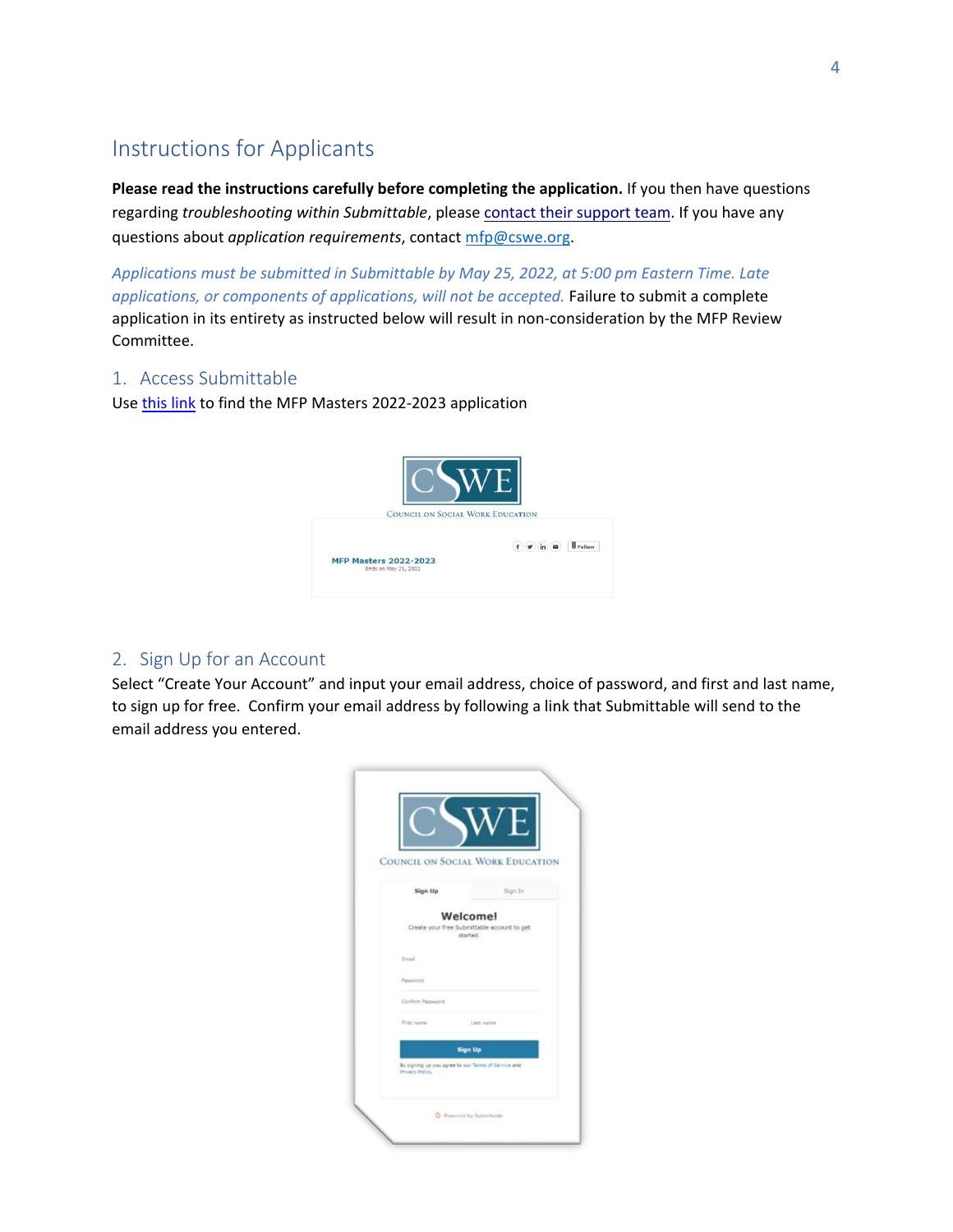# <span id="page-4-0"></span>3. Confirm Eligibility

Please respond to all questions asked as part of the application's "Eligibility Checkpoint". Then, select "submit form". If you are deemed eligible to apply for the MFP based on your responses to the eligibility checkpoint questionnaire, you'll be brought to the application.

| <b>MFP Masters Fellowship Eligibility</b>                                                                                                                                                                                 | Masters MFP Application 2022-23                                                         |
|---------------------------------------------------------------------------------------------------------------------------------------------------------------------------------------------------------------------------|-----------------------------------------------------------------------------------------|
|                                                                                                                                                                                                                           | SECTION 1: CONTACT INFORMATION                                                          |
| MFP Masters Fellowship Eligibility Checkpoint                                                                                                                                                                             | Except for your name, the information in Sections 1-2 will not be visible to reviewers. |
| Please complete the questions below to confirm your eligibility to apply for the Council on Social Work Education's Minority Fellowship Program prior to                                                                  |                                                                                         |
| accessing the application.                                                                                                                                                                                                |                                                                                         |
|                                                                                                                                                                                                                           | First Name                                                                              |
| I am committed to working for a period of at least two years, post-fellowship, in a capacity that addresses the mental                                                                                                    |                                                                                         |
| health and/or substance use treatment needs of BIPOC communities.                                                                                                                                                         |                                                                                         |
|                                                                                                                                                                                                                           |                                                                                         |
|                                                                                                                                                                                                                           | Last Name                                                                               |
| Which of the following best describes your academic status for the 2022-2023 academic year, beginning Fall 2022. *                                                                                                        |                                                                                         |
| $\bigcirc$<br>Enrolled as a full time student in a Council on Social Work Education (CSWE) accredited MSW program.                                                                                                        |                                                                                         |
| Enrolled as a full time student in an MSW program NOT yet accredited by the Council on Social Work Education (CSWE).<br>$\circ$                                                                                           |                                                                                         |
| Pursuing another degree type in a field related to social work<br>O.                                                                                                                                                      | Middle Name                                                                             |
| $\bigcirc$<br>Pursing a degree part time.                                                                                                                                                                                 |                                                                                         |
| 0<br>Other                                                                                                                                                                                                                |                                                                                         |
| Uncertain about your school's accreditation status? Verify it using CSWE's Accreditation Directory.                                                                                                                       |                                                                                         |
|                                                                                                                                                                                                                           | Suffix                                                                                  |
| Which of the following best describes your progress towards degree completion for the 2022-2023 academic year,                                                                                                            |                                                                                         |
| beginning Fall 2022.                                                                                                                                                                                                      |                                                                                         |
| $\circ$<br>First year                                                                                                                                                                                                     | Previous Legal Name                                                                     |
| Advanced Standing                                                                                                                                                                                                         |                                                                                         |
| Final year                                                                                                                                                                                                                |                                                                                         |
| O Other                                                                                                                                                                                                                   | Such as a Maiden name                                                                   |
|                                                                                                                                                                                                                           |                                                                                         |
| Which of the following best describes your field placement for the 2022-2023 academic year, beginning Fall 2022. *                                                                                                        | Social Security Number*                                                                 |
|                                                                                                                                                                                                                           |                                                                                         |
| Setting WITH the opportunity to provide mental health/substance use services to diverse populations<br>О.<br>Setting WITHOUT the opportunity to serve the mental health and/or substance use needs of diverse communities |                                                                                         |
| $\circ$<br>⊙<br>Undetermined setting - Pursuing a placement WITH the opportunity to provide mental health/substance use services to diverse populations                                                                   |                                                                                         |
| Undetermined setting - Pursuing a placement WITHOUT the opportunity to serve the mental health and/or substance use needs of diverse                                                                                      | Current Street Address *                                                                |
| communities                                                                                                                                                                                                               | Country                                                                                 |
|                                                                                                                                                                                                                           |                                                                                         |
| Which of the following fits your present legal status in the U.S? *                                                                                                                                                       | Select.<br>ò.                                                                           |
|                                                                                                                                                                                                                           | Address                                                                                 |
| American Citizen<br>⊙.                                                                                                                                                                                                    |                                                                                         |
| Non citizen national<br>Permanent Resident                                                                                                                                                                                |                                                                                         |
| International Student                                                                                                                                                                                                     | Address Line 2 (optional)                                                               |
| ⊙<br>DACA Student                                                                                                                                                                                                         |                                                                                         |
| <b>Nicol Man Malake</b>                                                                                                                                                                                                   |                                                                                         |

## 4. Proceed to Application

Review the application in full and assess which sections are likely to be the most time intensive.

The application itself begins with the following 10 sections: Contact information 2. Demographics 3. Education information 4. Employment 5. Volunteer and Internship Experience 6. Licensure 7. Recommendations 8. Referral Sources 9. Financial Support 10. Focus Area.

Applicants are asked to submit responses to 4 short answer questions, undergraduate transcripts, masters transcripts (or masters letter of admittance if incoming advanced standing student), and a resume/CV.

#### a. Recommendations

Two recommendations are required. Enter your recommender's name and email address in the spaces provided. Please select recommenders who can best discuss your academic, clinical, and/or community work. A current CSWE MFP fellow will not be considered as a reference for an applicant unless the person has served as a supervisor for the applicant. Recommendations from CSWE MFP alumni are welcomed. Once you submit the request to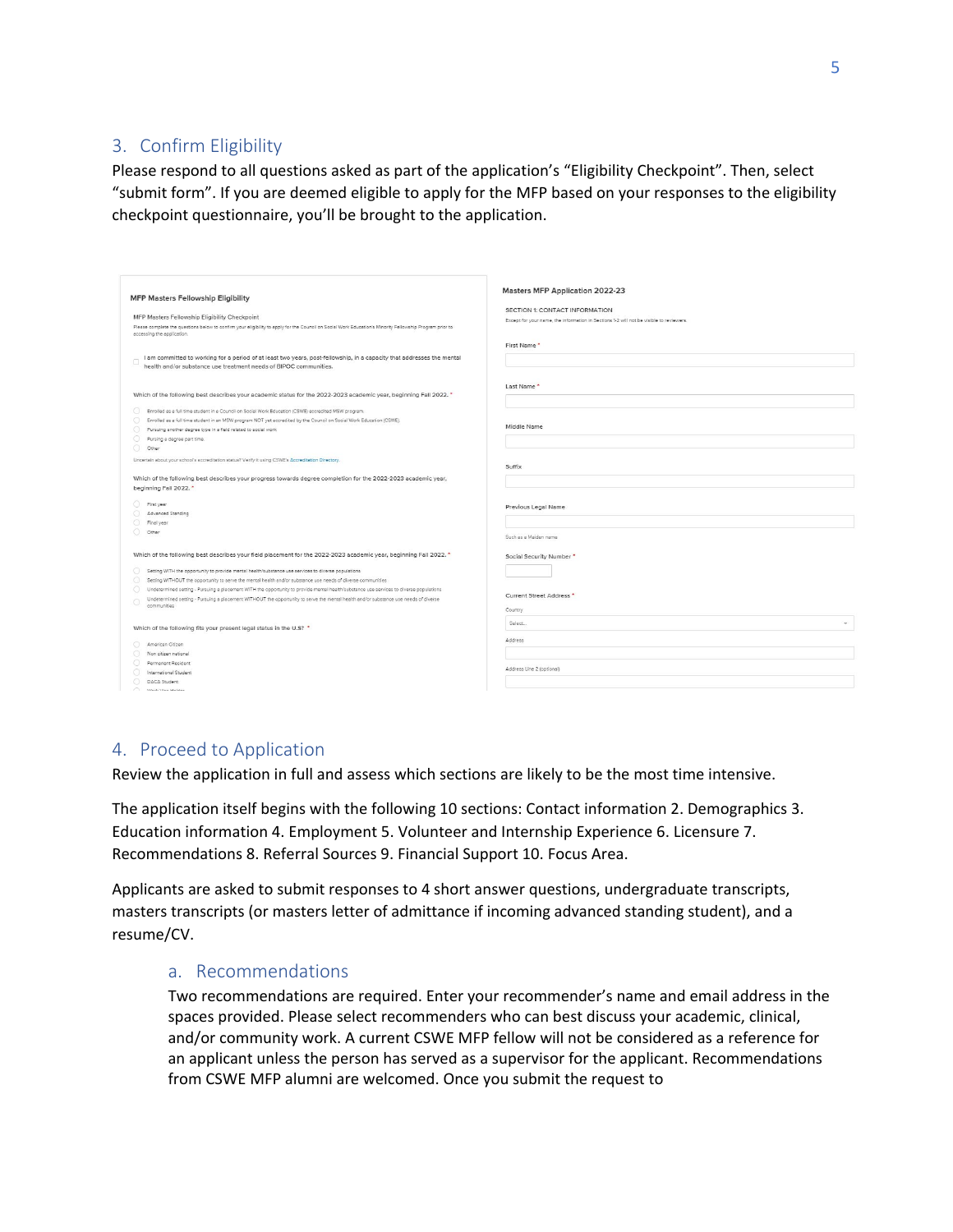<span id="page-5-0"></span>a recommender, they will receive an email with a link and instructions. Contact your recommenders separately to alert them a request is coming from Submittable (notifications@email.submittable.com) with Subject line "You have received a request from (your name)"). Below, you will see the rating assessment your recommenders are asked to complete. **The deadline for recommenders is May 25, 2022 at 5:00 pm ET.** 

*It is the applicant's responsibility to ensure recommenders submit recommendations before the deadline.*

Mental Health/Substance Lise Experience

| SECTION 2: RATING ASSESSMENT<br>Motivation to address mental health/substance use needs of BIPOC communities *<br>Education & Academic Potential<br>C Excellent<br>Please rate the applicant on the following indicators of education and academic potential.<br>Good<br>$\odot$<br>Fair<br>0<br>Poor<br>Academic achievements *<br>Unable to judge<br>Excellent<br>О.<br>$\bigcirc$<br>Good<br>Involvement in/for/with BIPOC communities *<br>$\circ$<br>Fair<br>00<br>Excellent<br>$\circ$<br>Poor<br>Good<br>O<br>Unable to judge<br>⊙<br>Fair<br>Attaining learning objectives, acquiring desired skills and competencies, etc.<br>0<br>Poor<br>O Unable to judge<br>Academic contributions*<br>Involvement can be in a personal, academic, volunteer, professional, and/or volunteer capacity.<br>$\bigcirc$<br>Excellent<br>Clinical Social Work Skills *<br>$\circ$<br>Good<br>$\circ$<br>Fair<br>⊙<br>Excellent<br>$\circ$<br>Poor<br>Good<br>$\circ$<br>Unable to judge<br>$\circ$<br>Fair<br>$\circ$<br>Poor:<br>Contributions to to aid others in their work, to education, to mentoring, to practice, to community building.<br>Unable to judge<br>Ability to think and communicate that is consistent with graduate level studies *<br>Leadership Potential<br>O.<br>Excellent<br>Please rate the applicant on the following indicators of leadership potential.<br>$\circ$<br>Good<br>$\bigcirc$<br>Fair<br>Leadership experience *<br>$\circ$<br>Poor<br>$\circ$<br>Unable to judge<br>$\bigcirc$<br>Excellent<br>Bloom's Taxonomy of Educational Objectives includes Knowledge, Comprehension, Application, Analysis, Synthesis, and Evaluation. The categories after<br>⊙<br>Good<br>Knowledge are "skills and abilities," with the understanding that knowledge was the necessary precondition for putting these skills and abilities into practice.<br>0<br>Fair<br>You're requested to apply this framework as you evaluate applicants' abilities to think and communicate in a way that is consistent with doctoral studies.<br>0<br>Poor<br>0<br>Unable to judge<br>In an organization, in a volunteer capacity, in research efforts, or in other project/activities related to mental health, substance abuse, communities of color, DEI,<br>anti-racism, cultural competence or topics related to the MFP program. |                                                                                                         |
|--------------------------------------------------------------------------------------------------------------------------------------------------------------------------------------------------------------------------------------------------------------------------------------------------------------------------------------------------------------------------------------------------------------------------------------------------------------------------------------------------------------------------------------------------------------------------------------------------------------------------------------------------------------------------------------------------------------------------------------------------------------------------------------------------------------------------------------------------------------------------------------------------------------------------------------------------------------------------------------------------------------------------------------------------------------------------------------------------------------------------------------------------------------------------------------------------------------------------------------------------------------------------------------------------------------------------------------------------------------------------------------------------------------------------------------------------------------------------------------------------------------------------------------------------------------------------------------------------------------------------------------------------------------------------------------------------------------------------------------------------------------------------------------------------------------------------------------------------------------------------------------------------------------------------------------------------------------------------------------------------------------------------------------------------------------------------------------------------------------------------------------------------------------------------------------------------------------------------------------------------------------------------------------------------------------------------------------------|---------------------------------------------------------------------------------------------------------|
|                                                                                                                                                                                                                                                                                                                                                                                                                                                                                                                                                                                                                                                                                                                                                                                                                                                                                                                                                                                                                                                                                                                                                                                                                                                                                                                                                                                                                                                                                                                                                                                                                                                                                                                                                                                                                                                                                                                                                                                                                                                                                                                                                                                                                                                                                                                                            | Please rate the applicant on the following indicators of mental health and/or substance use experience. |
|                                                                                                                                                                                                                                                                                                                                                                                                                                                                                                                                                                                                                                                                                                                                                                                                                                                                                                                                                                                                                                                                                                                                                                                                                                                                                                                                                                                                                                                                                                                                                                                                                                                                                                                                                                                                                                                                                                                                                                                                                                                                                                                                                                                                                                                                                                                                            |                                                                                                         |
|                                                                                                                                                                                                                                                                                                                                                                                                                                                                                                                                                                                                                                                                                                                                                                                                                                                                                                                                                                                                                                                                                                                                                                                                                                                                                                                                                                                                                                                                                                                                                                                                                                                                                                                                                                                                                                                                                                                                                                                                                                                                                                                                                                                                                                                                                                                                            |                                                                                                         |
|                                                                                                                                                                                                                                                                                                                                                                                                                                                                                                                                                                                                                                                                                                                                                                                                                                                                                                                                                                                                                                                                                                                                                                                                                                                                                                                                                                                                                                                                                                                                                                                                                                                                                                                                                                                                                                                                                                                                                                                                                                                                                                                                                                                                                                                                                                                                            |                                                                                                         |
|                                                                                                                                                                                                                                                                                                                                                                                                                                                                                                                                                                                                                                                                                                                                                                                                                                                                                                                                                                                                                                                                                                                                                                                                                                                                                                                                                                                                                                                                                                                                                                                                                                                                                                                                                                                                                                                                                                                                                                                                                                                                                                                                                                                                                                                                                                                                            |                                                                                                         |
|                                                                                                                                                                                                                                                                                                                                                                                                                                                                                                                                                                                                                                                                                                                                                                                                                                                                                                                                                                                                                                                                                                                                                                                                                                                                                                                                                                                                                                                                                                                                                                                                                                                                                                                                                                                                                                                                                                                                                                                                                                                                                                                                                                                                                                                                                                                                            |                                                                                                         |
|                                                                                                                                                                                                                                                                                                                                                                                                                                                                                                                                                                                                                                                                                                                                                                                                                                                                                                                                                                                                                                                                                                                                                                                                                                                                                                                                                                                                                                                                                                                                                                                                                                                                                                                                                                                                                                                                                                                                                                                                                                                                                                                                                                                                                                                                                                                                            |                                                                                                         |
|                                                                                                                                                                                                                                                                                                                                                                                                                                                                                                                                                                                                                                                                                                                                                                                                                                                                                                                                                                                                                                                                                                                                                                                                                                                                                                                                                                                                                                                                                                                                                                                                                                                                                                                                                                                                                                                                                                                                                                                                                                                                                                                                                                                                                                                                                                                                            |                                                                                                         |
|                                                                                                                                                                                                                                                                                                                                                                                                                                                                                                                                                                                                                                                                                                                                                                                                                                                                                                                                                                                                                                                                                                                                                                                                                                                                                                                                                                                                                                                                                                                                                                                                                                                                                                                                                                                                                                                                                                                                                                                                                                                                                                                                                                                                                                                                                                                                            |                                                                                                         |
|                                                                                                                                                                                                                                                                                                                                                                                                                                                                                                                                                                                                                                                                                                                                                                                                                                                                                                                                                                                                                                                                                                                                                                                                                                                                                                                                                                                                                                                                                                                                                                                                                                                                                                                                                                                                                                                                                                                                                                                                                                                                                                                                                                                                                                                                                                                                            |                                                                                                         |
|                                                                                                                                                                                                                                                                                                                                                                                                                                                                                                                                                                                                                                                                                                                                                                                                                                                                                                                                                                                                                                                                                                                                                                                                                                                                                                                                                                                                                                                                                                                                                                                                                                                                                                                                                                                                                                                                                                                                                                                                                                                                                                                                                                                                                                                                                                                                            |                                                                                                         |
|                                                                                                                                                                                                                                                                                                                                                                                                                                                                                                                                                                                                                                                                                                                                                                                                                                                                                                                                                                                                                                                                                                                                                                                                                                                                                                                                                                                                                                                                                                                                                                                                                                                                                                                                                                                                                                                                                                                                                                                                                                                                                                                                                                                                                                                                                                                                            |                                                                                                         |
|                                                                                                                                                                                                                                                                                                                                                                                                                                                                                                                                                                                                                                                                                                                                                                                                                                                                                                                                                                                                                                                                                                                                                                                                                                                                                                                                                                                                                                                                                                                                                                                                                                                                                                                                                                                                                                                                                                                                                                                                                                                                                                                                                                                                                                                                                                                                            |                                                                                                         |
|                                                                                                                                                                                                                                                                                                                                                                                                                                                                                                                                                                                                                                                                                                                                                                                                                                                                                                                                                                                                                                                                                                                                                                                                                                                                                                                                                                                                                                                                                                                                                                                                                                                                                                                                                                                                                                                                                                                                                                                                                                                                                                                                                                                                                                                                                                                                            |                                                                                                         |
|                                                                                                                                                                                                                                                                                                                                                                                                                                                                                                                                                                                                                                                                                                                                                                                                                                                                                                                                                                                                                                                                                                                                                                                                                                                                                                                                                                                                                                                                                                                                                                                                                                                                                                                                                                                                                                                                                                                                                                                                                                                                                                                                                                                                                                                                                                                                            |                                                                                                         |
|                                                                                                                                                                                                                                                                                                                                                                                                                                                                                                                                                                                                                                                                                                                                                                                                                                                                                                                                                                                                                                                                                                                                                                                                                                                                                                                                                                                                                                                                                                                                                                                                                                                                                                                                                                                                                                                                                                                                                                                                                                                                                                                                                                                                                                                                                                                                            |                                                                                                         |
|                                                                                                                                                                                                                                                                                                                                                                                                                                                                                                                                                                                                                                                                                                                                                                                                                                                                                                                                                                                                                                                                                                                                                                                                                                                                                                                                                                                                                                                                                                                                                                                                                                                                                                                                                                                                                                                                                                                                                                                                                                                                                                                                                                                                                                                                                                                                            |                                                                                                         |
|                                                                                                                                                                                                                                                                                                                                                                                                                                                                                                                                                                                                                                                                                                                                                                                                                                                                                                                                                                                                                                                                                                                                                                                                                                                                                                                                                                                                                                                                                                                                                                                                                                                                                                                                                                                                                                                                                                                                                                                                                                                                                                                                                                                                                                                                                                                                            |                                                                                                         |
|                                                                                                                                                                                                                                                                                                                                                                                                                                                                                                                                                                                                                                                                                                                                                                                                                                                                                                                                                                                                                                                                                                                                                                                                                                                                                                                                                                                                                                                                                                                                                                                                                                                                                                                                                                                                                                                                                                                                                                                                                                                                                                                                                                                                                                                                                                                                            |                                                                                                         |
|                                                                                                                                                                                                                                                                                                                                                                                                                                                                                                                                                                                                                                                                                                                                                                                                                                                                                                                                                                                                                                                                                                                                                                                                                                                                                                                                                                                                                                                                                                                                                                                                                                                                                                                                                                                                                                                                                                                                                                                                                                                                                                                                                                                                                                                                                                                                            |                                                                                                         |
|                                                                                                                                                                                                                                                                                                                                                                                                                                                                                                                                                                                                                                                                                                                                                                                                                                                                                                                                                                                                                                                                                                                                                                                                                                                                                                                                                                                                                                                                                                                                                                                                                                                                                                                                                                                                                                                                                                                                                                                                                                                                                                                                                                                                                                                                                                                                            |                                                                                                         |
|                                                                                                                                                                                                                                                                                                                                                                                                                                                                                                                                                                                                                                                                                                                                                                                                                                                                                                                                                                                                                                                                                                                                                                                                                                                                                                                                                                                                                                                                                                                                                                                                                                                                                                                                                                                                                                                                                                                                                                                                                                                                                                                                                                                                                                                                                                                                            |                                                                                                         |
|                                                                                                                                                                                                                                                                                                                                                                                                                                                                                                                                                                                                                                                                                                                                                                                                                                                                                                                                                                                                                                                                                                                                                                                                                                                                                                                                                                                                                                                                                                                                                                                                                                                                                                                                                                                                                                                                                                                                                                                                                                                                                                                                                                                                                                                                                                                                            |                                                                                                         |
|                                                                                                                                                                                                                                                                                                                                                                                                                                                                                                                                                                                                                                                                                                                                                                                                                                                                                                                                                                                                                                                                                                                                                                                                                                                                                                                                                                                                                                                                                                                                                                                                                                                                                                                                                                                                                                                                                                                                                                                                                                                                                                                                                                                                                                                                                                                                            |                                                                                                         |
|                                                                                                                                                                                                                                                                                                                                                                                                                                                                                                                                                                                                                                                                                                                                                                                                                                                                                                                                                                                                                                                                                                                                                                                                                                                                                                                                                                                                                                                                                                                                                                                                                                                                                                                                                                                                                                                                                                                                                                                                                                                                                                                                                                                                                                                                                                                                            |                                                                                                         |
|                                                                                                                                                                                                                                                                                                                                                                                                                                                                                                                                                                                                                                                                                                                                                                                                                                                                                                                                                                                                                                                                                                                                                                                                                                                                                                                                                                                                                                                                                                                                                                                                                                                                                                                                                                                                                                                                                                                                                                                                                                                                                                                                                                                                                                                                                                                                            |                                                                                                         |
|                                                                                                                                                                                                                                                                                                                                                                                                                                                                                                                                                                                                                                                                                                                                                                                                                                                                                                                                                                                                                                                                                                                                                                                                                                                                                                                                                                                                                                                                                                                                                                                                                                                                                                                                                                                                                                                                                                                                                                                                                                                                                                                                                                                                                                                                                                                                            |                                                                                                         |
|                                                                                                                                                                                                                                                                                                                                                                                                                                                                                                                                                                                                                                                                                                                                                                                                                                                                                                                                                                                                                                                                                                                                                                                                                                                                                                                                                                                                                                                                                                                                                                                                                                                                                                                                                                                                                                                                                                                                                                                                                                                                                                                                                                                                                                                                                                                                            |                                                                                                         |
|                                                                                                                                                                                                                                                                                                                                                                                                                                                                                                                                                                                                                                                                                                                                                                                                                                                                                                                                                                                                                                                                                                                                                                                                                                                                                                                                                                                                                                                                                                                                                                                                                                                                                                                                                                                                                                                                                                                                                                                                                                                                                                                                                                                                                                                                                                                                            |                                                                                                         |
|                                                                                                                                                                                                                                                                                                                                                                                                                                                                                                                                                                                                                                                                                                                                                                                                                                                                                                                                                                                                                                                                                                                                                                                                                                                                                                                                                                                                                                                                                                                                                                                                                                                                                                                                                                                                                                                                                                                                                                                                                                                                                                                                                                                                                                                                                                                                            |                                                                                                         |
|                                                                                                                                                                                                                                                                                                                                                                                                                                                                                                                                                                                                                                                                                                                                                                                                                                                                                                                                                                                                                                                                                                                                                                                                                                                                                                                                                                                                                                                                                                                                                                                                                                                                                                                                                                                                                                                                                                                                                                                                                                                                                                                                                                                                                                                                                                                                            |                                                                                                         |
|                                                                                                                                                                                                                                                                                                                                                                                                                                                                                                                                                                                                                                                                                                                                                                                                                                                                                                                                                                                                                                                                                                                                                                                                                                                                                                                                                                                                                                                                                                                                                                                                                                                                                                                                                                                                                                                                                                                                                                                                                                                                                                                                                                                                                                                                                                                                            |                                                                                                         |
|                                                                                                                                                                                                                                                                                                                                                                                                                                                                                                                                                                                                                                                                                                                                                                                                                                                                                                                                                                                                                                                                                                                                                                                                                                                                                                                                                                                                                                                                                                                                                                                                                                                                                                                                                                                                                                                                                                                                                                                                                                                                                                                                                                                                                                                                                                                                            |                                                                                                         |
|                                                                                                                                                                                                                                                                                                                                                                                                                                                                                                                                                                                                                                                                                                                                                                                                                                                                                                                                                                                                                                                                                                                                                                                                                                                                                                                                                                                                                                                                                                                                                                                                                                                                                                                                                                                                                                                                                                                                                                                                                                                                                                                                                                                                                                                                                                                                            |                                                                                                         |
|                                                                                                                                                                                                                                                                                                                                                                                                                                                                                                                                                                                                                                                                                                                                                                                                                                                                                                                                                                                                                                                                                                                                                                                                                                                                                                                                                                                                                                                                                                                                                                                                                                                                                                                                                                                                                                                                                                                                                                                                                                                                                                                                                                                                                                                                                                                                            |                                                                                                         |
|                                                                                                                                                                                                                                                                                                                                                                                                                                                                                                                                                                                                                                                                                                                                                                                                                                                                                                                                                                                                                                                                                                                                                                                                                                                                                                                                                                                                                                                                                                                                                                                                                                                                                                                                                                                                                                                                                                                                                                                                                                                                                                                                                                                                                                                                                                                                            |                                                                                                         |
|                                                                                                                                                                                                                                                                                                                                                                                                                                                                                                                                                                                                                                                                                                                                                                                                                                                                                                                                                                                                                                                                                                                                                                                                                                                                                                                                                                                                                                                                                                                                                                                                                                                                                                                                                                                                                                                                                                                                                                                                                                                                                                                                                                                                                                                                                                                                            |                                                                                                         |
|                                                                                                                                                                                                                                                                                                                                                                                                                                                                                                                                                                                                                                                                                                                                                                                                                                                                                                                                                                                                                                                                                                                                                                                                                                                                                                                                                                                                                                                                                                                                                                                                                                                                                                                                                                                                                                                                                                                                                                                                                                                                                                                                                                                                                                                                                                                                            |                                                                                                         |
|                                                                                                                                                                                                                                                                                                                                                                                                                                                                                                                                                                                                                                                                                                                                                                                                                                                                                                                                                                                                                                                                                                                                                                                                                                                                                                                                                                                                                                                                                                                                                                                                                                                                                                                                                                                                                                                                                                                                                                                                                                                                                                                                                                                                                                                                                                                                            |                                                                                                         |
|                                                                                                                                                                                                                                                                                                                                                                                                                                                                                                                                                                                                                                                                                                                                                                                                                                                                                                                                                                                                                                                                                                                                                                                                                                                                                                                                                                                                                                                                                                                                                                                                                                                                                                                                                                                                                                                                                                                                                                                                                                                                                                                                                                                                                                                                                                                                            |                                                                                                         |
|                                                                                                                                                                                                                                                                                                                                                                                                                                                                                                                                                                                                                                                                                                                                                                                                                                                                                                                                                                                                                                                                                                                                                                                                                                                                                                                                                                                                                                                                                                                                                                                                                                                                                                                                                                                                                                                                                                                                                                                                                                                                                                                                                                                                                                                                                                                                            |                                                                                                         |
|                                                                                                                                                                                                                                                                                                                                                                                                                                                                                                                                                                                                                                                                                                                                                                                                                                                                                                                                                                                                                                                                                                                                                                                                                                                                                                                                                                                                                                                                                                                                                                                                                                                                                                                                                                                                                                                                                                                                                                                                                                                                                                                                                                                                                                                                                                                                            |                                                                                                         |
|                                                                                                                                                                                                                                                                                                                                                                                                                                                                                                                                                                                                                                                                                                                                                                                                                                                                                                                                                                                                                                                                                                                                                                                                                                                                                                                                                                                                                                                                                                                                                                                                                                                                                                                                                                                                                                                                                                                                                                                                                                                                                                                                                                                                                                                                                                                                            |                                                                                                         |

Leadership Potential Please rate the applicant on the following indicators of leadership potential.

Leadership experience \*

- $\bigcirc$  Excellent
- $\overline{\bigcirc}$  Good
- $\overline{\bigcirc}$  Fair<br> $\overline{\bigcirc}$  Poor
- $\bigcirc$  Unable to judge

In an organization, in a volunteer capacity, in research efforts, or in other project/activities related to mental health, substance abuse, communities of color, DEI,<br>anti-racism, cultural competence or topics related to t

Leadership Trajectory\*

- $\bigcirc$  Excellent  $\bigcirc$  Good
- $O$  Fair
- $P<sub>cor</sub>$

O Unable to judge

Based on your knowledge and understanding of applicant's goals.

#### Written Comments\*

|                                                                                                                                    | Limit: 500 words |
|------------------------------------------------------------------------------------------------------------------------------------|------------------|
| Please provide any written comments to address the following points:                                                               |                  |
| 1. How long and in what capacity have you known the applicant?                                                                     |                  |
| 2. Elaborate, with examples, on your rating assessments in the previous section as they relate to academic promise, substance use. |                  |
| 3. Describe applicant's promise as a social work doctoral student.                                                                 |                  |
| 4. Discuss applicant's major strengths and relevant growth areas.                                                                  |                  |
|                                                                                                                                    |                  |

Note: Text box is limited to 500 wo

By checking this box, I certify that all information provided in this recommendation is accurate to the best of my knowledge and reflects my honest assessment of this applicant.

Save Draft Submit Form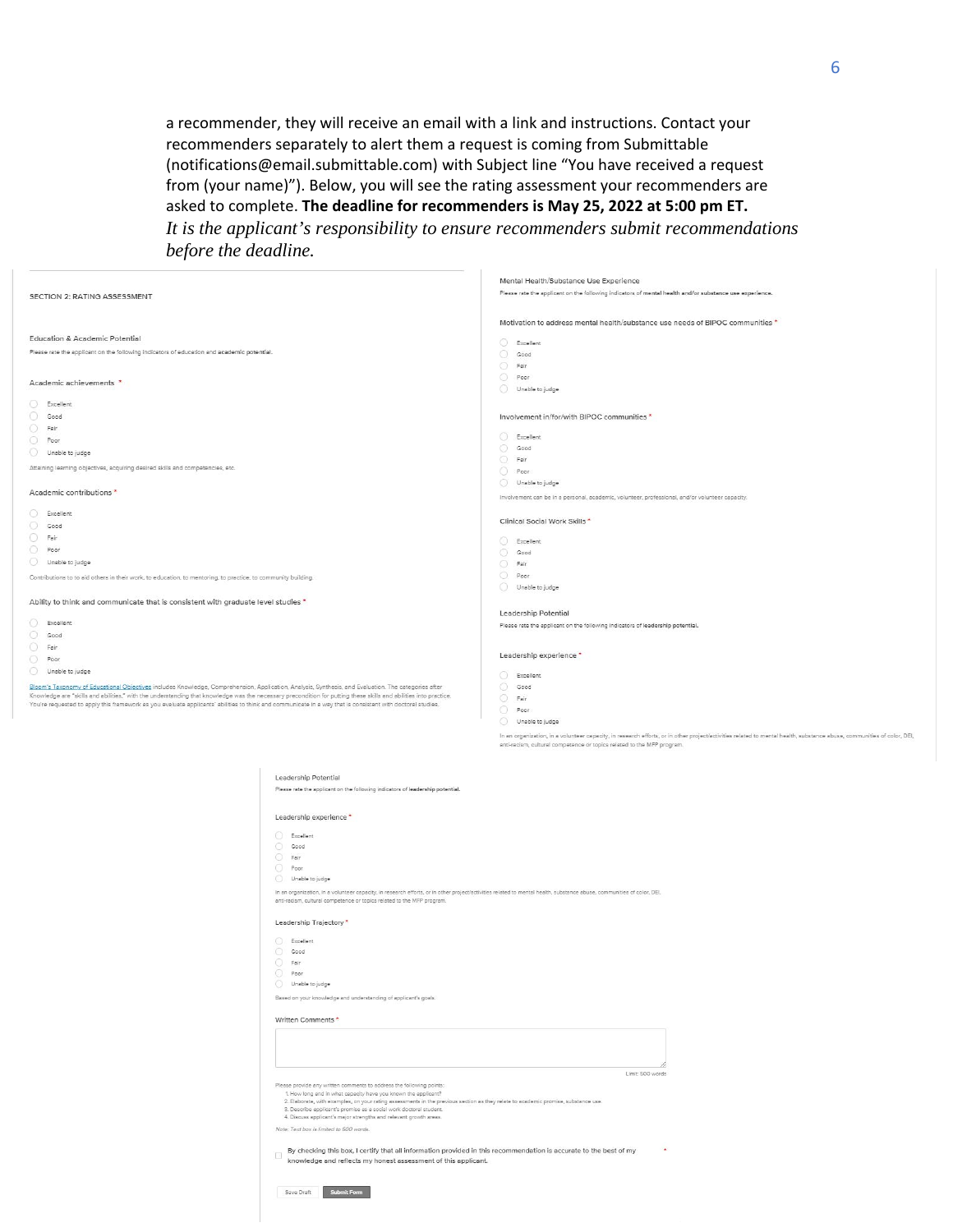### <span id="page-6-0"></span>c. Short Answer Responses

In the short-answer section you will be asked to demonstrate how your **personal, academic, and professional attributes, experiences and goals** align with the MFP mission and the Substance Abuse and Mental Health Services Administration's (SAMHSA's) goals for the MFP. These shortanswer responses should engage reviewers in getting to know who you are and why you stand out from other applicants as the best fit for the fellowship. In other words, this section is intended to build a personal and professional narrative. It is advised that applicants ask a faculty member and/or advisor to review responses and offer feedback prior to submission.

**Type your short responses in Microsoft Word or a similar program first, and then paste into the boxes provided** in SurveyMonkey Apply (word limit = 500). The textbox is set to allow a maximum of 500 words. There is not an option to upload a separate document.

| teaching, and/or 3) practice. In doing so, please speak to how these align v.<br>SAMHSA's mission for the MFP to a) advance social justice with BIPOC commu.                                                                                                                                                                                           |                  |
|--------------------------------------------------------------------------------------------------------------------------------------------------------------------------------------------------------------------------------------------------------------------------------------------------------------------------------------------------------|------------------|
| by addressing issues related to mental health challenges and/or substance use.                                                                                                                                                                                                                                                                         |                  |
| <b>B J U 三 三 M GD</b>                                                                                                                                                                                                                                                                                                                                  |                  |
|                                                                                                                                                                                                                                                                                                                                                        |                  |
|                                                                                                                                                                                                                                                                                                                                                        |                  |
|                                                                                                                                                                                                                                                                                                                                                        | Limit: 350 words |
| Describe how being part of the MFP would impact/support your career trajectory as<br>it relates to 1.) research, 2.) teaching, and/or 3. practice related to mental health<br>and/or substance use in BIPOC communities. *                                                                                                                             |                  |
| <b>B J U 三 三 M 00</b>                                                                                                                                                                                                                                                                                                                                  |                  |
|                                                                                                                                                                                                                                                                                                                                                        |                  |
|                                                                                                                                                                                                                                                                                                                                                        |                  |
|                                                                                                                                                                                                                                                                                                                                                        |                  |
| Please outline 1-3 mental health and/or substance use disorder clinical training                                                                                                                                                                                                                                                                       | Limit: 350 words |
| "SMART" goals, making sure to address how these goals relate to the Substance<br>Abuse and Mental Health Services Administration's (SAMHSA's) goals for the MFP. *                                                                                                                                                                                     |                  |
| <b>B J U 三 三 m co</b>                                                                                                                                                                                                                                                                                                                                  |                  |
|                                                                                                                                                                                                                                                                                                                                                        |                  |
|                                                                                                                                                                                                                                                                                                                                                        |                  |
|                                                                                                                                                                                                                                                                                                                                                        | Limit: 350 words |
| How do you define antiracism? What behaviors in your personal and professional<br>life support your antiracist definition and interactions? In other words, how do your<br>antiracist beliefs "show up" in your personal and/or professional life? How might<br>your practice philosophy and interventions demonstrate your antiracist<br>committment? |                  |
| <b>B J U 三 三 # 00</b>                                                                                                                                                                                                                                                                                                                                  |                  |
|                                                                                                                                                                                                                                                                                                                                                        |                  |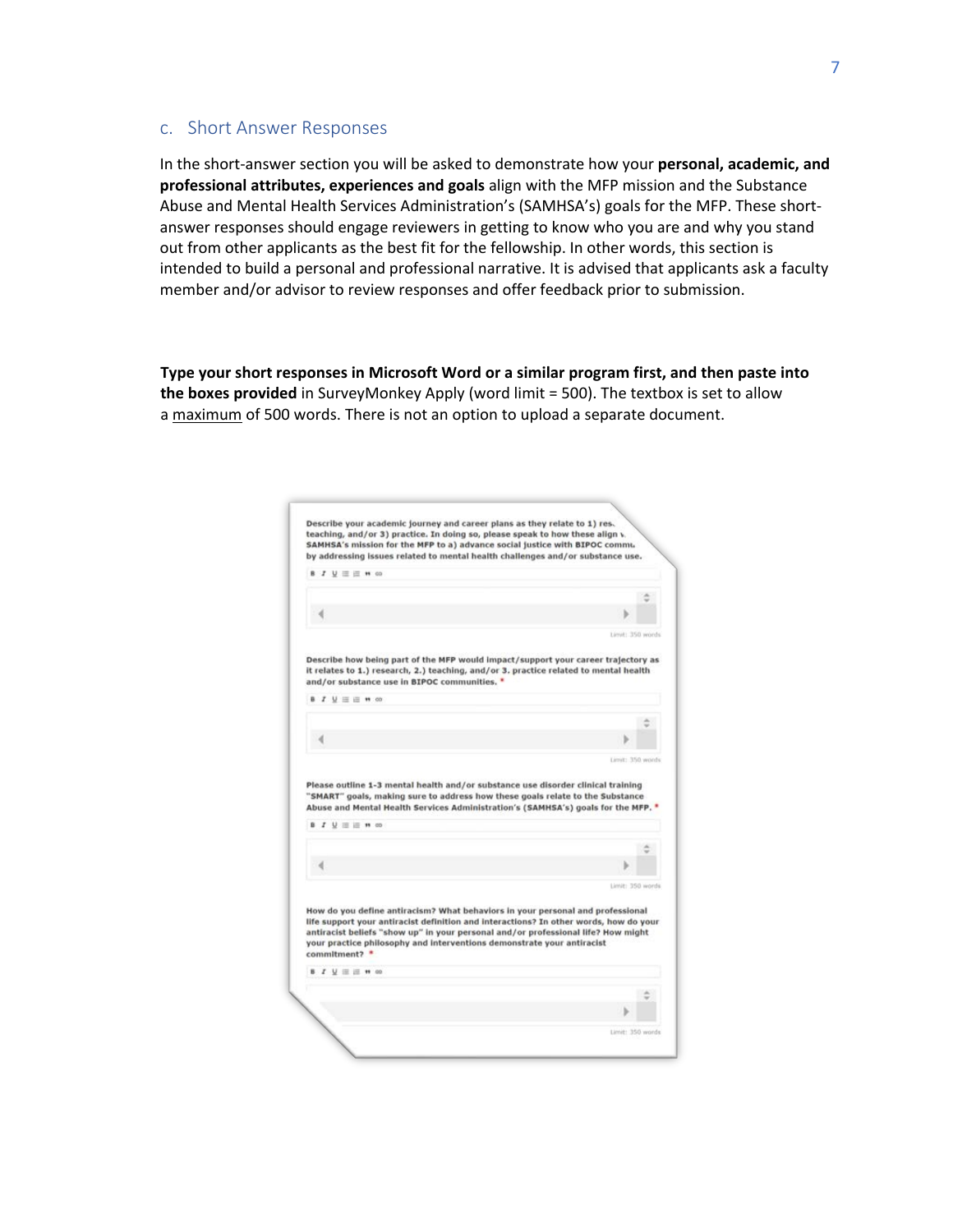# <span id="page-7-0"></span>d. Undergraduate Transcripts

It is the applicant's responsibility to upload a PDF of their undergraduate transcripts. As the applicant, you can open the envelope of your official transcript, scan it, and upload it as a PDF attachment to Submittable. Alternatively, you may request that your school email you an electronic copy of your official transcript directly. Then, save it as a PDF and upload it as an attachment*. Do not send transcripts directly to CSWE.* 

*NOTE: If you received your undergraduate degree from the same school as your social work master's degree, and that information is combined into one transcript, you must upload that transcript twice: once for Undergraduate Transcript, and once for Master's Transcript.*

| <b>Choose File</b>                                                                                                                                                                                                                                                                                                                                                                                                                                                                                                                                                                                                                                                                                                                                                                                                                                                                                                                                                                                                                                                                                                                                       |  |
|----------------------------------------------------------------------------------------------------------------------------------------------------------------------------------------------------------------------------------------------------------------------------------------------------------------------------------------------------------------------------------------------------------------------------------------------------------------------------------------------------------------------------------------------------------------------------------------------------------------------------------------------------------------------------------------------------------------------------------------------------------------------------------------------------------------------------------------------------------------------------------------------------------------------------------------------------------------------------------------------------------------------------------------------------------------------------------------------------------------------------------------------------------|--|
| Upload a file. No files have been attached yet.                                                                                                                                                                                                                                                                                                                                                                                                                                                                                                                                                                                                                                                                                                                                                                                                                                                                                                                                                                                                                                                                                                          |  |
| Acceptable file types: .csv, .doc, .docx, .odt, .pdf, .rtf, .txt, .wpd, .wpf, .gif, .jpg, .jpeg, .png, .svg, .tif, .tiff                                                                                                                                                                                                                                                                                                                                                                                                                                                                                                                                                                                                                                                                                                                                                                                                                                                                                                                                                                                                                                 |  |
| Please upload a PDF of your unofficial undergraduate transcript.<br>As the applicant, you can open the envelope of your official transcript, scan it, and upload it as a PDF attachment to.<br>Or, you may request that your school email you an electronic copy of your official transcript directly. You may then<br>save it as a PDF and upload it as an attachment. Note, if you receive an encrypted digital transcript, you may have to<br>print a hard copy, and scan a non-encrypted PDF before being able to upload. Please do not request that your school<br>send transcripts directly to CSWE.<br>If you received your undergraduate degree from the same school in which you are working toward your social work.<br>master's degree, and that information is combined into one transcript, you must upload that transcript twice: once for<br>Undergraduate Transcript, and once for Master's Transcript.<br>If you have multiple undergraduate degrees, and would like to submit more than one undergraduate transcript, you<br>must scan them together as one PDF file before uploading.<br>The document must be uploaded as a PDF file. |  |
| Masters Degree Transcript *                                                                                                                                                                                                                                                                                                                                                                                                                                                                                                                                                                                                                                                                                                                                                                                                                                                                                                                                                                                                                                                                                                                              |  |
| <b>Choose File</b>                                                                                                                                                                                                                                                                                                                                                                                                                                                                                                                                                                                                                                                                                                                                                                                                                                                                                                                                                                                                                                                                                                                                       |  |
| Upload a file. No files have been attached yet.                                                                                                                                                                                                                                                                                                                                                                                                                                                                                                                                                                                                                                                                                                                                                                                                                                                                                                                                                                                                                                                                                                          |  |
| "cceptable file types: .csv, .doc, .docx, .odt, .pdf, .rtf, .txt, .wpd, .wpf, .gif, .jpg, .jpeg, .png, .svg, .tif, .tiff                                                                                                                                                                                                                                                                                                                                                                                                                                                                                                                                                                                                                                                                                                                                                                                                                                                                                                                                                                                                                                 |  |
| a upload a PDF of your unofficial master's transcripts. Note, if you have an encrypted official PDF transcript, you<br>e to print out a hard copy and then scan it as a non-encrypted PDF before uploading to the application.                                                                                                                                                                                                                                                                                                                                                                                                                                                                                                                                                                                                                                                                                                                                                                                                                                                                                                                           |  |

# e. Social Work Masters Transcript – Current MSW Students Only

This item only appears in the online application system once you indicate you are a current masters student. Incoming students (advanced standing) will not complete this step.

Upload your most recent social work masters transcript as a PDF.

If you have started your masters program after January 2022 and do not have access to a doctoral transcript yet, upload a copy of your letter of admission to your masters program, or other documentation of admission such as an acceptance e-mail or Verification of Enrollment.

*If you received your undergraduate and/or non-social work master's degree from the same school in which you are working toward your social work masters degree, and that information is combined into one transcript, you must upload that transcript multiple times: once for each degree.*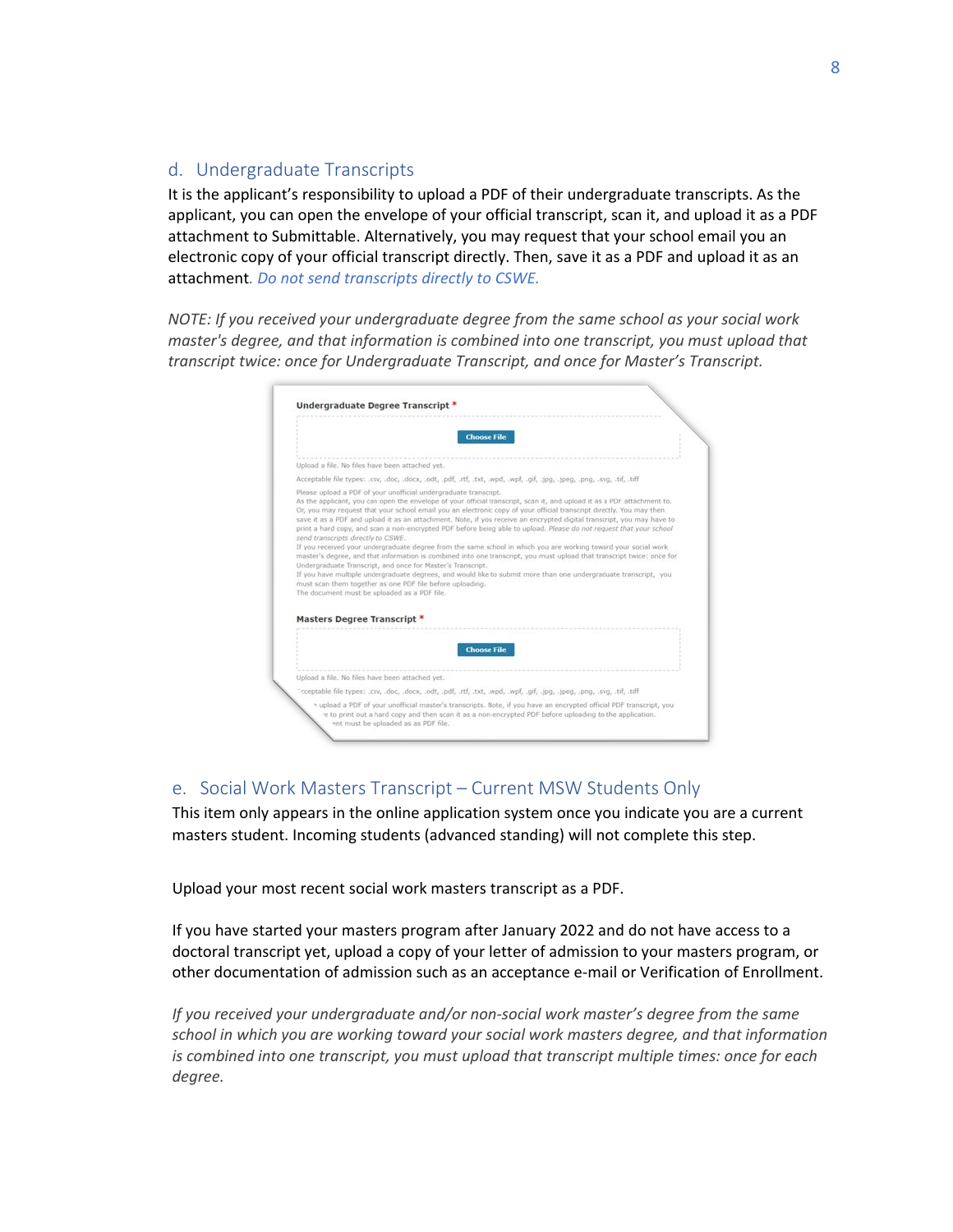<span id="page-8-0"></span>

|                        |                                                                                                                                                                                                                                                                                                                                                                                                                                                                                                                                                                                                                                              | <b>Choose File</b>               |                                        |
|------------------------|----------------------------------------------------------------------------------------------------------------------------------------------------------------------------------------------------------------------------------------------------------------------------------------------------------------------------------------------------------------------------------------------------------------------------------------------------------------------------------------------------------------------------------------------------------------------------------------------------------------------------------------------|----------------------------------|----------------------------------------|
|                        |                                                                                                                                                                                                                                                                                                                                                                                                                                                                                                                                                                                                                                              |                                  |                                        |
|                        | Joload a file. No files have been attached yet.                                                                                                                                                                                                                                                                                                                                                                                                                                                                                                                                                                                              |                                  |                                        |
|                        | Acceptable file types: .csv, .doc, .docx, .odt, .pdf, .rtf, .txt, .wpd, .wpf, .gif, .jpg, .jpeg, .png, .svg, .tif, .tiff                                                                                                                                                                                                                                                                                                                                                                                                                                                                                                                     |                                  |                                        |
| Access LAST NAME"),    | If you already have your letter of acceptance from your program, please upload it here.<br>If you are in the process of applying to a doctoral program and do not yet have documentation of<br>admission, then you must complete info about where you have applied and when notification of acceptance is<br>expected. Then, complete the following:<br>. Once you receive your official acceptance, email it to mfp@cswe.org (Subject line: "Official Acceptance Letter<br>. You have until April 15, 2022 at 5:00 pm ET to submit it. This is the only portion of your application that will be<br>accepted after the March 16th deadline. |                                  |                                        |
| you have applied to. * | The fellowship application will not be considered by the MFP review committee unless you have been<br>admitted to a doctoral social work program and submitted verification.<br>Please fill out the Doctoral Program Application Details chart with the program(s)                                                                                                                                                                                                                                                                                                                                                                           |                                  |                                        |
|                        | <b>School You Applied to</b>                                                                                                                                                                                                                                                                                                                                                                                                                                                                                                                                                                                                                 | <b>Date Doctoral Application</b> | ↙<br><b>Date Notification Expected</b> |
| 1                      |                                                                                                                                                                                                                                                                                                                                                                                                                                                                                                                                                                                                                                              | Submitted                        | from School                            |
|                        |                                                                                                                                                                                                                                                                                                                                                                                                                                                                                                                                                                                                                                              |                                  |                                        |
| $\mathbf{z}$           |                                                                                                                                                                                                                                                                                                                                                                                                                                                                                                                                                                                                                                              |                                  |                                        |
| 3                      |                                                                                                                                                                                                                                                                                                                                                                                                                                                                                                                                                                                                                                              |                                  |                                        |
| to, field is required. | The please fill out the doctoral program application details chart with the program(s) you have applied                                                                                                                                                                                                                                                                                                                                                                                                                                                                                                                                      |                                  |                                        |
|                        | This is required of all incoming doctoral students applying to MFP.                                                                                                                                                                                                                                                                                                                                                                                                                                                                                                                                                                          |                                  |                                        |
|                        | ase use this field for any additional comments you may like to add regarding                                                                                                                                                                                                                                                                                                                                                                                                                                                                                                                                                                 |                                  |                                        |

# f. Masters Program Acceptance Verification – Incoming MSW Students Only

Incoming doctoral students must submit a copy of their letter(s) of admission to their doctoral program, or other documentation of admission such as an acceptance e-mail or Verification of Enrollment.

If you are in the process of applying to a program and do not yet have documentation of admission, then you must complete info about where you have applied and when notification of acceptance is expected. Once you receive your official acceptance, email mfp@cswe.org (Subject line: "Official Acceptance Lett[er Access\\_LAST N](mailto:mfp@cswe.org)AME") to request access to upload it to Submittable. You have until July, 1 2022 at 5:00 pm ET to submit it, so please email MFP staff with at least 24 hours of lead-time to grant you access. Applications by incoming doctoral students that are without an acceptance letter by this date will not be considered by the review committee.

# g. Resume/CV

Applicants must submit a resume as a PDF.

| Please upload a current resume or curriculum vitae (CV) * |                    |
|-----------------------------------------------------------|--------------------|
|                                                           | <b>Choose File</b> |
| Upload a file. No files have been attached yet.           |                    |
| Acceptable file types: .pdf                               |                    |
| The document must be uploaded as as PDF file.             |                    |